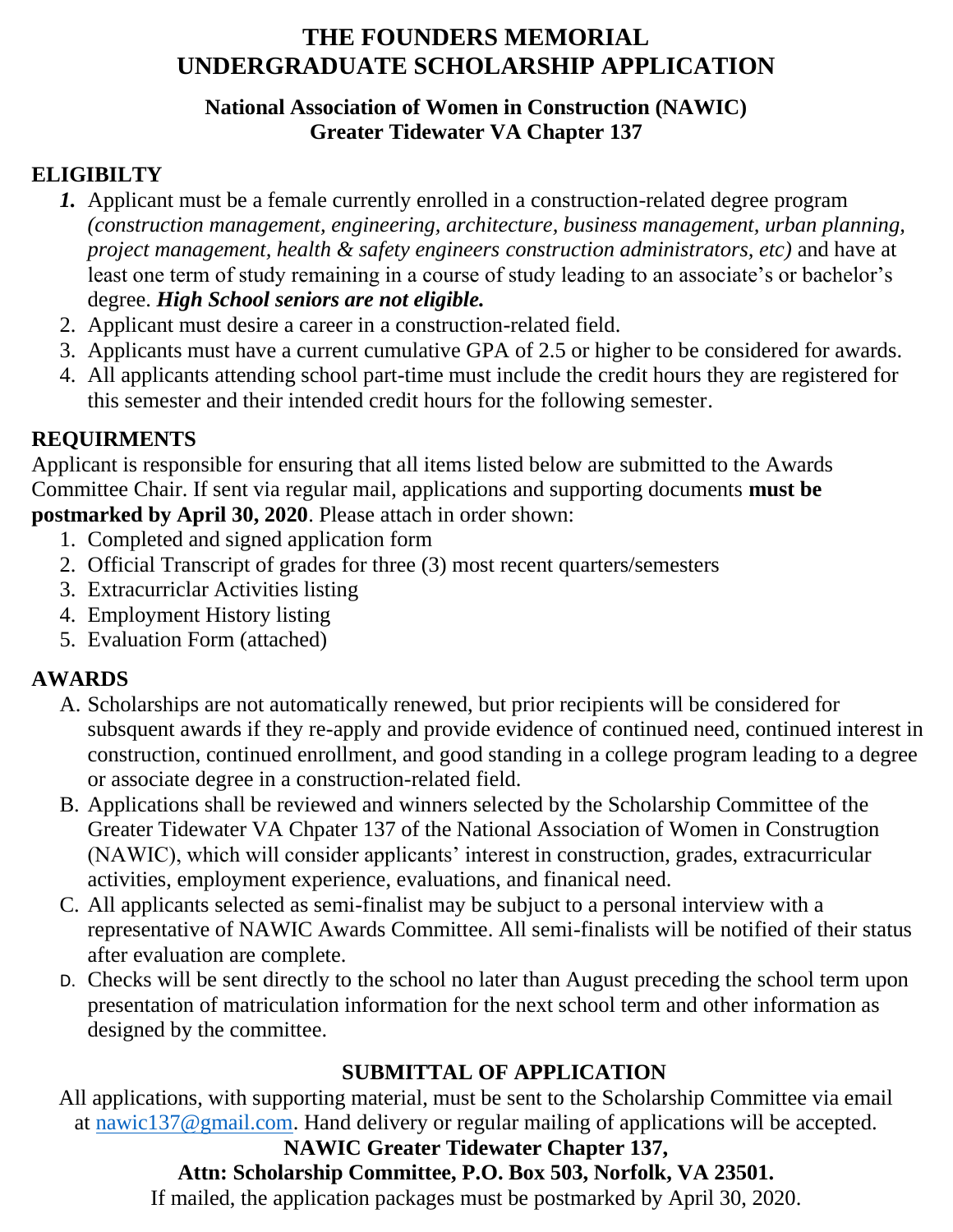#### EVALUATION FORM

NOTE: This form should be completed by the applicant's academic advisor of the program in which the student is currently enrolled.

| <b>APPLICANT NAME:</b>                                                        |        |  |
|-------------------------------------------------------------------------------|--------|--|
| Name of ACADEMIC ADVISOR:                                                     | Title: |  |
| Name of School:                                                               |        |  |
| How long have you known the applicant?                                        |        |  |
| How often and in what situations have you been in contact with the applicant? |        |  |
|                                                                               |        |  |

#### EVALUATION OF PERSONAL TRAITS

Grade applicant in each category using values shown in parentheses. (1) Poor; (2) Below Average; (3) Average; (4) Above average; (5) Superior.

|                        | <b>GRADE</b> | <b>COMMENTS</b> |
|------------------------|--------------|-----------------|
| Cooperation            |              |                 |
| Courtesy               |              |                 |
| <b>Dependability</b>   |              |                 |
| <b>Industriousness</b> |              |                 |
| <b>Initiative</b>      |              |                 |
| Leadership             |              |                 |
| <b>Maturity</b>        |              |                 |
| Self-Control           |              |                 |

Using the point scale above, what is the ability of the applicant to select a goal and achieve it?

Using the point scale above, indicate overall rating:

Signature \_\_\_\_\_\_\_\_\_\_\_\_\_\_\_\_\_\_\_\_\_\_\_\_\_\_\_\_\_\_\_\_\_\_\_\_\_\_\_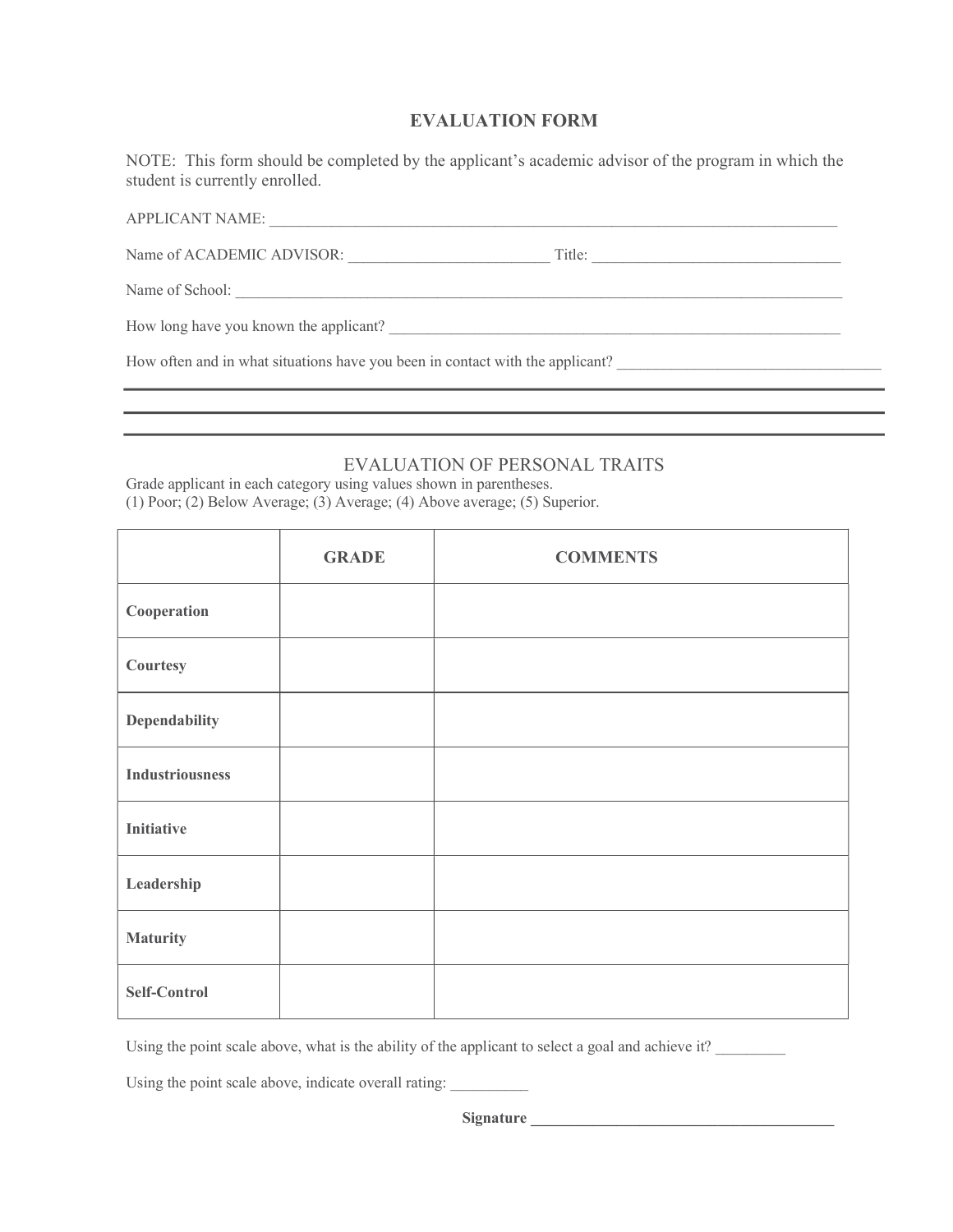|                                                                 | Academic Year Applying for:                                                                                                                                |                                                  |                                                                                          |                                                                          |
|-----------------------------------------------------------------|------------------------------------------------------------------------------------------------------------------------------------------------------------|--------------------------------------------------|------------------------------------------------------------------------------------------|--------------------------------------------------------------------------|
|                                                                 |                                                                                                                                                            |                                                  |                                                                                          |                                                                          |
|                                                                 |                                                                                                                                                            |                                                  |                                                                                          |                                                                          |
|                                                                 |                                                                                                                                                            |                                                  |                                                                                          |                                                                          |
|                                                                 |                                                                                                                                                            |                                                  |                                                                                          |                                                                          |
|                                                                 |                                                                                                                                                            |                                                  |                                                                                          |                                                                          |
| Date of Birth:                                                  | What is the best way you can you be contacted in June/July/August?<br>Social Security Number:                                                              | <u> 1989 - Johann Barbara, martxa amerikan p</u> |                                                                                          |                                                                          |
|                                                                 | SCHOLASTIC INFORMATION (List most recent first)                                                                                                            |                                                  |                                                                                          |                                                                          |
|                                                                 | Name                                                                                                                                                       | City, State                                      | Dates                                                                                    | Course of Study/Degree                                                   |
| Current                                                         |                                                                                                                                                            |                                                  |                                                                                          |                                                                          |
| Previous                                                        |                                                                                                                                                            |                                                  |                                                                                          |                                                                          |
| Previous                                                        |                                                                                                                                                            |                                                  |                                                                                          |                                                                          |
|                                                                 | Cumulative GPA (based on 4 pt scale) (Attach an official transcript from your current school)                                                              |                                                  |                                                                                          | Current Year in School: Freshman Sophomore Junior Anticipated Grad. Date |
| <b>INCOME:</b><br>Summer work \$<br>Part-time work \$           | FINANCIAL INFORMATION (Based on one school year)<br>Net amount of support from the following sources:<br>Loans (specify) $\frac{1}{2}$                     | Books \$                                         | <b>EXPENSES:</b><br>Describe briefly:<br>Tuition \$<br>Living Expenses \$<br>Lab Fees \$ | Miscellaneous (specify) \$                                               |
| Scholarships \$<br>Other (specify) \$<br><b>Total Income \$</b> | Parent/Spouse Contribution \$<br><u> 1989 - Johann John Stein, mars an deus Frankryk († 1958)</u><br><b>Total Financial need (expenses less income) \$</b> |                                                  |                                                                                          | Total Expenses: \$                                                       |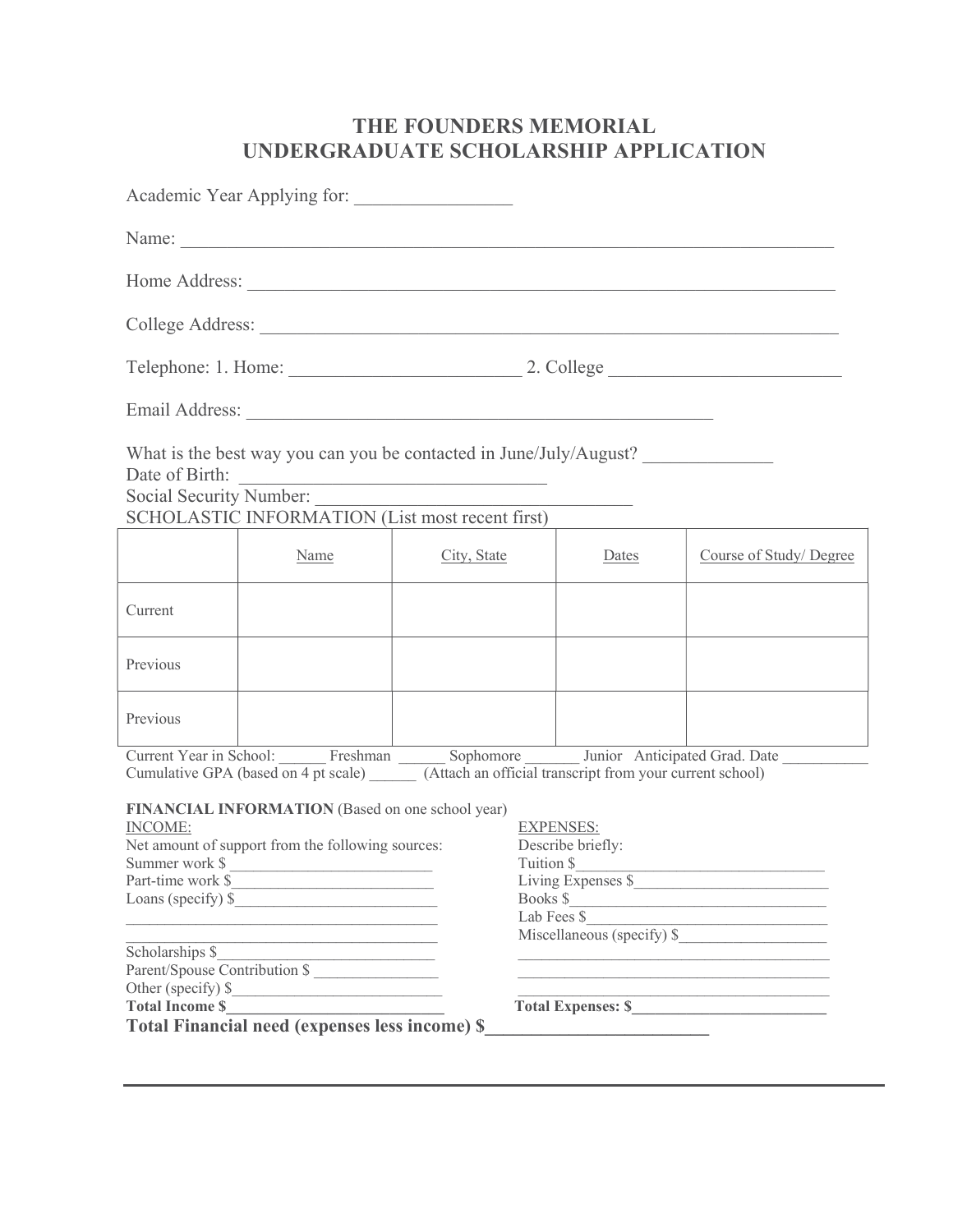Including yourself, how many members of your immediate family will be in college next year?

| If no parental support, please explain:                        |                   |  |
|----------------------------------------------------------------|-------------------|--|
|                                                                |                   |  |
| Father's Occupation:                                           | Annual Income: \$ |  |
| Mother's Occupation:                                           | Annual Income: \$ |  |
| Spouse's Occupation:<br>Number of Dependents other than spouse | Annual Income: \$ |  |

Relationship and ages of dependents:<br>  $\blacksquare$ 

EXTRACURRICULAR ACTIVITES: Attach (no more than 2 pages) listing of activities, indicating offices held and purpose of organization. List chronologically, most recent first.

EMPLOYMENT HISTORY: Attach (no more than 2 pages) listing of full or part-time employment, briefly explaining duties and responsibilities. List chronologically, most recent first. If part-time, indicate number of hours worked per week.

ADDITIONAL INFORMATION (Please confine your response to the spaces provided)

What is your ultimate goal in the construction industry?

What has been your more important extracurricular activity, your most important contribution to it, and what has your participation in it meant to you as an individual?

Why are you interested in a construction industry career and what event or series of events has led you to this decision? Where possible, explain how your previous work experiences will relate to a construction industry career.

Previous NAWIC Awards (Show year and amount of award):